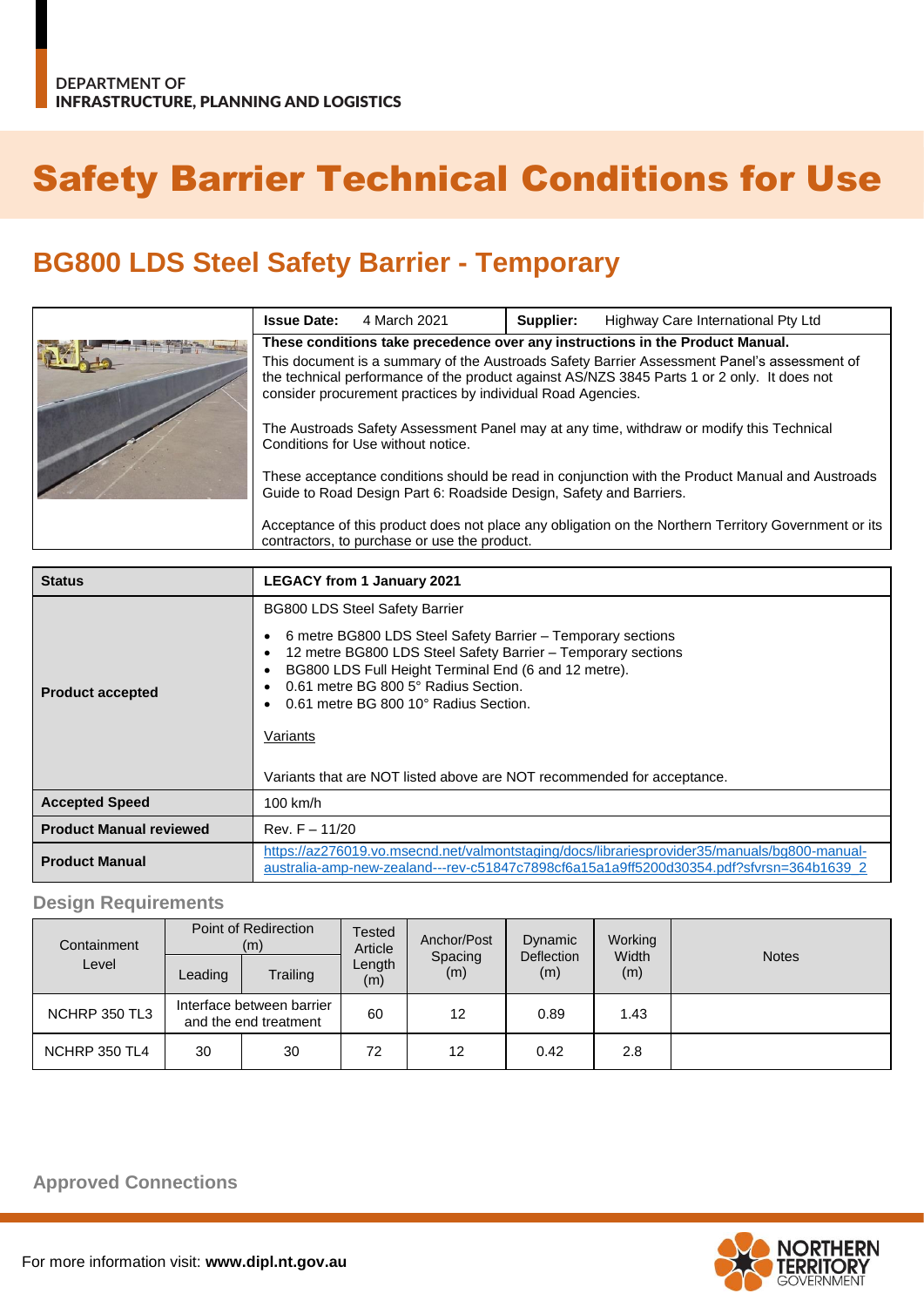| Crash Cushions or Terminals must be fitted to both ends of a barrier |                                                                                                                                                                                                                                                                                                       |  |  |  |  |
|----------------------------------------------------------------------|-------------------------------------------------------------------------------------------------------------------------------------------------------------------------------------------------------------------------------------------------------------------------------------------------------|--|--|--|--|
| <b>Public Domain Products</b>                                        |                                                                                                                                                                                                                                                                                                       |  |  |  |  |
| W-Beam Guardrail                                                     | Not Permitted                                                                                                                                                                                                                                                                                         |  |  |  |  |
| Thrie-Beam Guardrail                                                 | Not Permitted                                                                                                                                                                                                                                                                                         |  |  |  |  |
| Concrete                                                             | Permitted - BG800 to Thrie Beam to Type F Concrete Safety Barrier. The transition includes the<br><b>Full Height Terminal End.</b>                                                                                                                                                                    |  |  |  |  |
| <b>Proprietary Products</b>                                          |                                                                                                                                                                                                                                                                                                       |  |  |  |  |
|                                                                      | • LEGACY status recommended from 1 January 2021.                                                                                                                                                                                                                                                      |  |  |  |  |
|                                                                      | Refer Universal Tau-II Crash Cushion Technical Conditions for Use.<br>$\bullet$                                                                                                                                                                                                                       |  |  |  |  |
| <b>LEGACY:</b><br>UNIVERSAL TAU-II Crash<br>Cushion                  | The BG800 LDS to Universal Tau-Ii Crash Cushion transition must be used to connect the crash<br>cushion to the barrier. The transition includes the Full Height Terminal End.                                                                                                                         |  |  |  |  |
|                                                                      | • Reverse impacts into the transition section can produce a greater occupant severity value than<br>preferred. Where reverse impacts are possible (e.g. bi-directional traffic), a risk assessment must<br>be completed and steps to mitigate the likelihood of reverse impact should be implemented. |  |  |  |  |
|                                                                      | • LEGACY status recommended from 1 January 2021.                                                                                                                                                                                                                                                      |  |  |  |  |
|                                                                      | Refer QUADGUARD CZ Crash Cushion Technical Conditions for Use.                                                                                                                                                                                                                                        |  |  |  |  |
| <b>LEGACY:</b><br><b>QUADGUARD CZ Crash Cushion</b>                  | • The BG800 to Quadguard CZ transition must be used to connect the crash cushion to the barrier.<br>The transition includes the Full Height Terminal End.                                                                                                                                             |  |  |  |  |
|                                                                      | • Reverse impacts into the transition section can produce a greater occupant severity value than<br>preferred. Where reverse impacts are possible (e.g. bi-directional traffic), a risk assessment must<br>be completed and steps to mitigate the likelihood of reverse impact should be implemented. |  |  |  |  |
|                                                                      | Refer SMART Crash Cushion Technical Conditions for Use.<br>$\bullet$                                                                                                                                                                                                                                  |  |  |  |  |
| <b>SMART Crash Cushion</b>                                           | The BG800 LDS to SMART Crash Cushion transition must be used to connect the crash cushion<br>to the barrier. The transition includes the Full Height Terminal End.                                                                                                                                    |  |  |  |  |
|                                                                      | Risk assessment<br>$\bullet$                                                                                                                                                                                                                                                                          |  |  |  |  |
|                                                                      | • LEGACY status recommended from 1 January 2021.                                                                                                                                                                                                                                                      |  |  |  |  |
|                                                                      | The installation is restricted to an impact speed of 70 km/h or less.                                                                                                                                                                                                                                 |  |  |  |  |
| <b>LEGACY:</b><br><b>ABSORB 350 Plastic Terminal</b>                 | Refer to ABSORB 350 Terminal Technical Conditions for Use.                                                                                                                                                                                                                                            |  |  |  |  |
|                                                                      | • The BG800 LDS to AB350 Terminal transition must be used to connect the terminal to the<br>barrier.                                                                                                                                                                                                  |  |  |  |  |
|                                                                      | • This is a gating device.                                                                                                                                                                                                                                                                            |  |  |  |  |
| HIGHWAYGUARD LDS Safety<br><b>Barrier</b>                            | Refer to HighwayGuard LDS Technical Conditions for Use                                                                                                                                                                                                                                                |  |  |  |  |
|                                                                      | The BG800 LDS to HighwayGuard LDS Barrier transition must be used to connect the barriers.<br>$\bullet$                                                                                                                                                                                               |  |  |  |  |
| <b>ABSORB-M Crash Cushion</b>                                        | • The installation is restricted to an impact speed of 80 km/h or less.                                                                                                                                                                                                                               |  |  |  |  |
|                                                                      | Refer to Absorb-M Crash Cushion Technical Conditions for Use.<br>$\bullet$                                                                                                                                                                                                                            |  |  |  |  |
|                                                                      | The BG800 LDS to Absorb-M Crash Cushion transition must be used to connect the crash<br>cushion to the barrier.                                                                                                                                                                                       |  |  |  |  |
|                                                                      | • This is a gating device.                                                                                                                                                                                                                                                                            |  |  |  |  |

### **Design Guidance**

| This product must be installed and maintained in accordance with the Product Manual and Road Agency specifications.<br>Road Agency specifications and standards shall have precedence |                                                                                                                                                                                                                                                       |  |  |
|---------------------------------------------------------------------------------------------------------------------------------------------------------------------------------------|-------------------------------------------------------------------------------------------------------------------------------------------------------------------------------------------------------------------------------------------------------|--|--|
| Minimum installation length                                                                                                                                                           | $60m - TL3$<br>$72m - TL4$                                                                                                                                                                                                                            |  |  |
| System width (m)                                                                                                                                                                      | 0.54                                                                                                                                                                                                                                                  |  |  |
| Minimum distance to excavation                                                                                                                                                        | 0.89m - measured from the outer edge of the foot on the works side                                                                                                                                                                                    |  |  |
| Slope limit                                                                                                                                                                           | 8%                                                                                                                                                                                                                                                    |  |  |
| Systems conditions                                                                                                                                                                    | Installation on top of a kerb is not recommended, however if installed on top of a kerb all system<br>components must be free to operate.<br>2. All offsets are to be measured from the relevant outer edge of the foot. The foot is not trafficable. |  |  |
| Gore area use                                                                                                                                                                         | Permitted                                                                                                                                                                                                                                             |  |  |
| Pedestrian area use                                                                                                                                                                   | Permitted                                                                                                                                                                                                                                             |  |  |